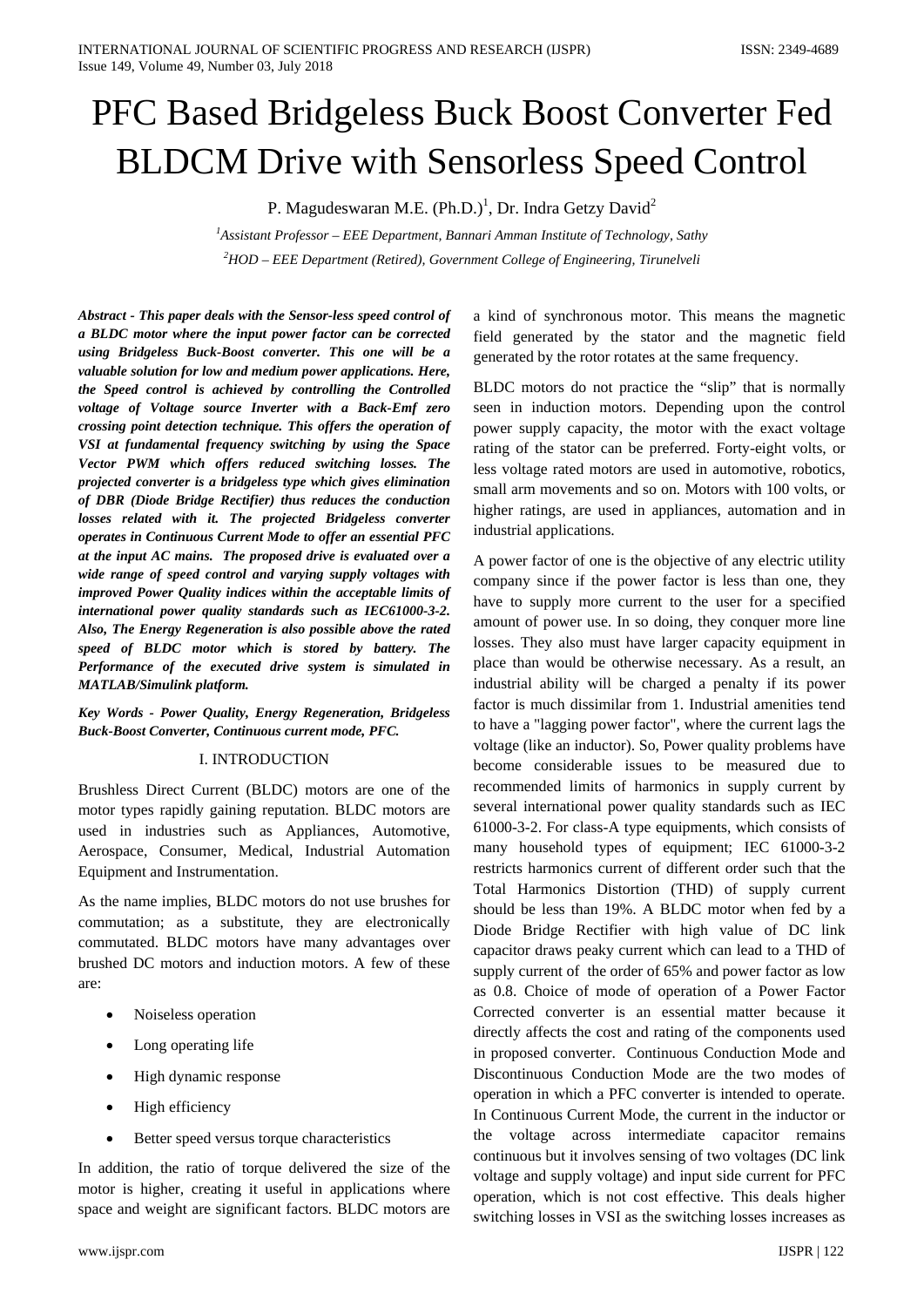a square function of switching frequency. As the speed of BLDC motor is directly proportional to the applied DC link voltage.

## **Back EMF:** (**E**)  $\propto$  **N***lr***B** $\omega$  *-------* (**1**)

Hence the sensor-less speed control is achieved by trapezoidal back –emf zero crossing point detection method and switching losses are minimized by means of Variable DC-link voltage

# II. SENSOR-LESS SPEED CONTROL-BACK EMF ZERO CROSSING POINT DETECTION METHOD

For typical operation of a BLDC motor, the phase current and back-EMF should be aligned to produce constant torque. The current commutation point can be estimated by the zero crossing point (ZCP) of back-EMFs and a 30° phase shift, using a six-step commutation scheme through a three-phase inverter for driving the BLDC motor. The conducting interval for each phase is 120 electrical degrees. Therefore, only two phases conduct current at any time, leaving the third phase floating.

The position sensors can be entirely eliminated, thus reducing added cost and size of motor assembly, in those application in which only variable speed control is necessary and system dynamic is not predominantly demanding. In fact, some control methods, such as back-EMF and current sensing, provide, in most cases, enough information to estimate with the sufficient Precession rotor position and therefore to drive the motor with synchronous phase currents. The BLDC motor provides a striking application for sensor-less operation because the nature of its excitation inherently offers a low-cost way to extract rotor position information from the motor-terminal voltages. In the excitation of a three-phase BLDC motor, except for the phase-commutation periods, only two of the three phase windings are conducting at a time and the no conducting phases carries the back-EMF. There are many categories of sensor-less control strategies that are given bellow. The zero-crossing approach is one of the simplest methods of back-EMF sensing techniques, and is based on detecting the instant at which the back-EMF in the unexcited phase cross zero. This zero crossing triggers a timer, which may be as simple as an RC time constant, so that the next sequential inverter commutation occurs at the end of this timing interval.

 In order to produce maximum torque, the inverter should be commutated every 60° by detecting zero crossing of back-EMF on the floating coil of the motor, so that current is in phase with the back-EMF.

 The following techniques are generally used to estimate rotor position in applications that rely on Sensorless Control of a BLDC motor:

BEMF zero-crossing detection method

- Flux level detection method
- Various kinds of system state observers
- Signal injection methods

From a control perspective, two logical mechanisms must be employed:-

• *Commutation control***:** where the phases are energized according to rotor position with the Quasi-square current waveforms.

• *Speed/torque control***:** where the amplitude of the quasisquare current waveform applied to the phases is controlled to attain the desired speed/torque performance. Here, Back-EMF zero crossing point detection technique is used.

#### III. BRIDGELESS BUCK-BOOST CONVERTER

This section denotes a BL (bridgeless) buck-boost converter feeding BLDC motor drive with variable DC link voltage of VSI for improved power quality at AC mains with reduced components.

In the projected design of bridgeless buck-boost converter has the minimum number of components and least number of conduction devices during each half cycle of supply voltage which governs the choice of BL buck-boost converter for this application. The operation of the PFC bridgeless buck-boost converter is classified into two parts which incorporate the operation during the positive and negative half cycles of supply voltage and during the complete switching cycle.

A buck-boost converter circuit is a combination of the buck converter topology and a boost converter topology in cascade. The output to input conversion ratio is also a product of ratios in buck converter and the boost converter. The output voltage is controlled by controlling the switchduty cycle.

The ratio of output voltage to input voltage is given by**:** 

 **Vo/Vin = D/ (1-D) = Iin/Io ----- (2)**

Where,  $V_0$  and  $V_{in}$  are the output and input voltages, respectively. The term Io and Iin are the outputs and input currents, respectively. The term D is the duty ratio and defined as the ratio of the on time of the switch to the total switching period.

The buck-boost is a non-isolated inverting power stage topology, sometimes called a step-up/down power stage. Power supply designers select the buck-boost power stage because the required output is inverted from the input voltage, and the output voltage can be either higher or lower than the input voltage. The input current for a buckboost power stage is discontinuous, or pulsating, because the power switch (Q1) current that pulses from zero to IL every switching cycle. The output current for a buck-boost power stage is also discontinuous or pulsating because the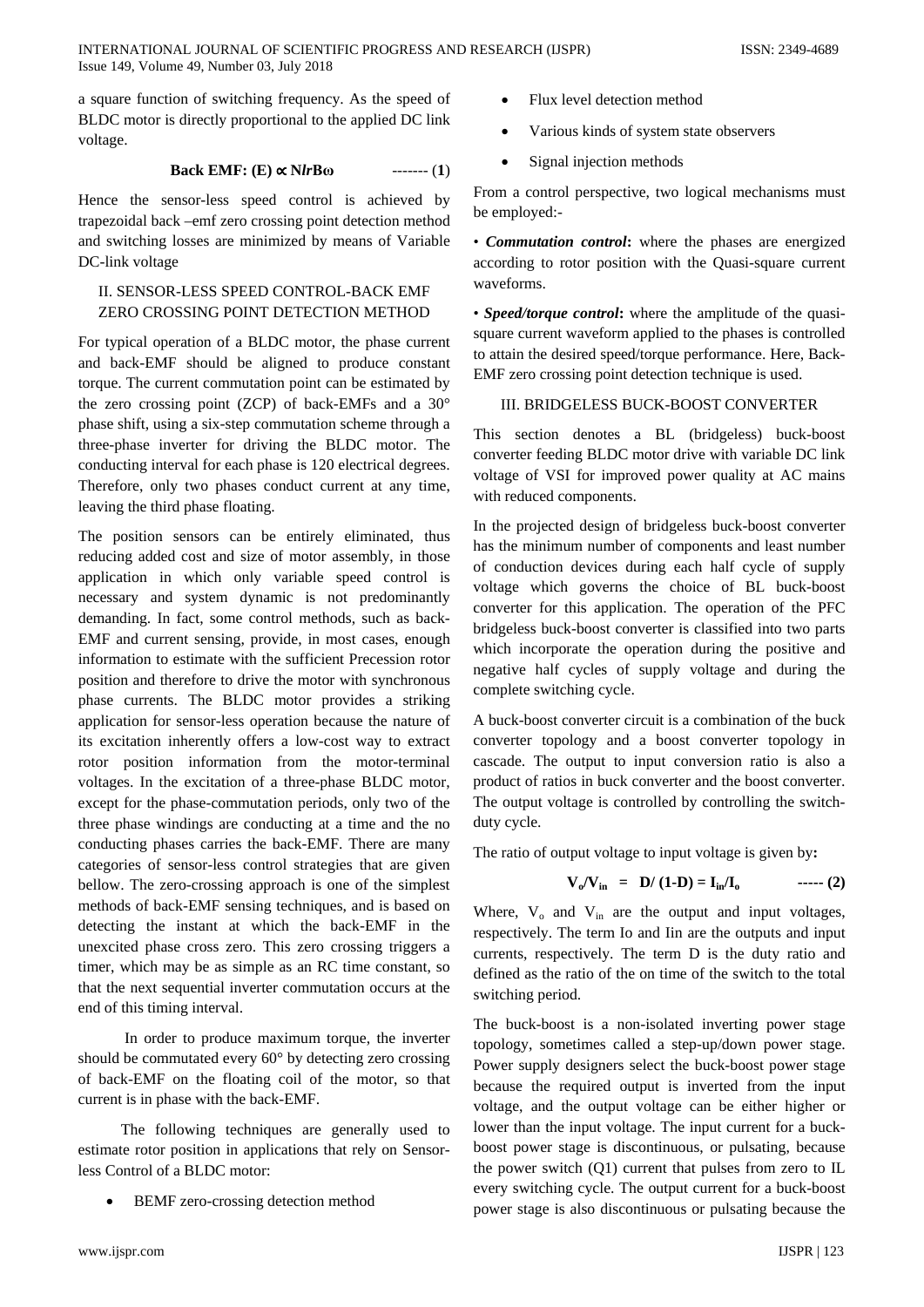output diode only conducts during a portion of the switching cycle.

## IV. VOLTAGE SOURCE INVERTER

The word 'Inverter' in the context of power-electronics denotes a class of power conditioning circuits that operates from a dc voltage source or a dc current source and converts it into ac voltage or current. The "inverter" does reverse of what ac-to-dc "converter" does (refer to ac to dc converters).

Even though input to an inverter circuit is a dc source, it is not unusual to have this dc derived from an ac source such as utility ac supply. Thus, for example, the major source of input power may be utility ac voltage supply that is converted to dc by an ac to dc converter and then 'inverted' back to ac using an inverter. Here, the final ac output may be of a dissimilar frequency and magnitude than the input ac of the utility supply. According to the type of ac output waveform, these topologies can be measured as voltage source inverters (VSIs), where the independently controlled ac output is a voltage waveform. These structures are the most widely used because they obviously act as voltage sources as required by many industrial applications, such as adjustable speed drives (ASDs), which are the most popular application of inverters. Similarly, these topologies can be found as current source inverters (CSIs), where the independently controlled ac output is a current waveform. These structures are still widely used in medium-voltage industrial applications, where High-quality voltage waveforms are required. Static power converters, specifically inverters, are constructed from power switches and the ac output waveforms are therefore made up of discrete values. This leads to the generation of waveforms that marks fast transitions rather than smooth ones. Here

we have utilized Voltage Source Inverter. The simplest dc voltage source for a VSI may be a battery bank, which may consist of numerous cells in series parallel combination. Solar photovoltaic cells can be an added dc voltage source. An ac voltage supply, after rectification into dc will also qualify as a dc voltage source. A voltage source is called stiff, if the source voltage magnitude does not depend on load connected to it. All voltage source inverters limited by the magnitude of input (dc bus) voltage. In ordinary household inverters the battery voltage may be just 12 volts and the inverter circuit may be able of supplying ac voltage of around 10 volts (rms) only. In such cases the inverter output voltage is stepped up using a transformer to assemble the load requirement of, say, 230 volts.

The parameters of BL buck-boost converter are designed such that it operates in 'Discontinuous Inductor Current Mode' to achieve an innate power factor correction at AC mains. The speed control of BLDC motor is achieved by DC link voltage control of VSI using a BL buck-boost converter. This reduces the switching losses in VSI due to low frequency operation of VSI for electronic commutation of BLDC motor. The performance of proposed drive is evaluated for wide range of speed control with enhanced power quality at AC mains. Furthermore, effect of supply voltage variation at universal AC mains is also calculated to display the performance of the drive in practical supply conditions. Voltage and current stresses on the PFC converter switch are also evaluated for decisive the switch rating and heat sink design.

The projected design of BL buck-boost converter has the minimum number of components and least number of conduction devices during each half cycle of supply voltage which governs the choice of BL buck-boost converter for this application.



**Fig: 1 Block Diagram of proposed system.**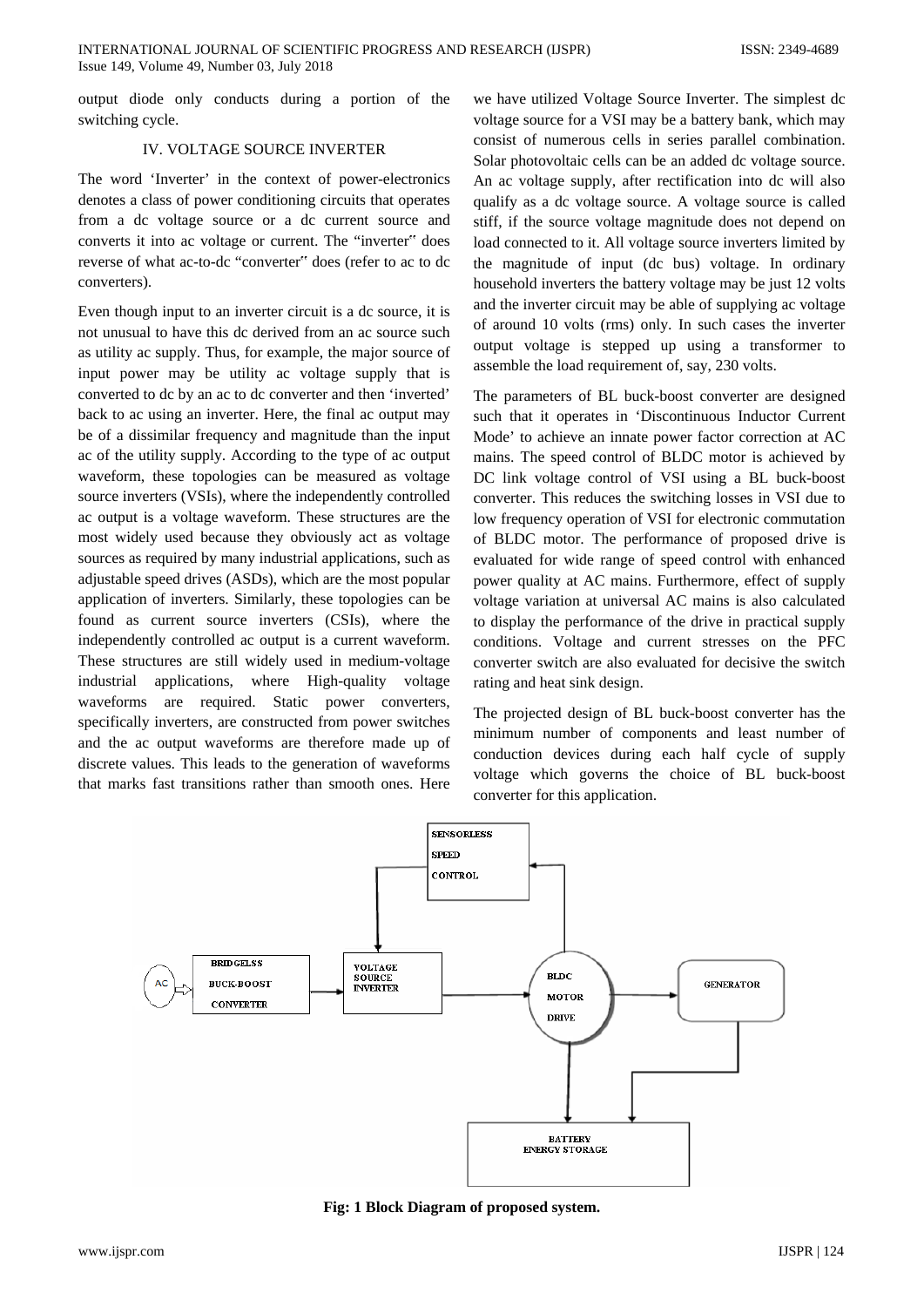



# V.OPERATING PRINCIPLE OF PFC BL BUCK-BOOST **CONVERTER**

The operation of the PFC bridgeless buck-boost converter is classified into two parts which include the operation during the positive and negative half cycles of supply voltage and during the complete switching cycle. Operation during Positive and Negative half Cycle of Supply Voltage

In the proposed scheme of BL buck boost converter switches  $S_{w1}$  and  $S_{w2}$  operate for positive and negative half cycle of supply voltage respectively. During positive half cycle of supply voltage switch  $S_{w1}$ , inductor  $L_{i1}$  and diodes  $D_1$  and  $D_p$  are operated to transfer energy to DC link capacitor  $C_d$  as shown in Figs. 3(a-c). Similarly for negative half cycle of supply voltage switch  $S_{w2}$ , inductor  $L_{i2}$  and diode  $D_2$  and  $D_n$  conduct as shown in Figs. 4(a-c). In CCM operation of BL buck boost converter the current in inductor Li becomes continuous for certain duration in a switching period.

# **Operation during Complete Switching Cycle**

Three modes of operation during a complete switching cycle are discussed for the positive half cycle of supply voltage as shown below.

*Mode I:* In this mode, switch  $S_{w1}$  conducts to charge the inductor  $L_{i1}$ , hence an inductor current  $i_{Li1}$  increases in this mode as shown in Fig.3 (a). Diode  $D_p$  completes the input side circuitry whereas s, the DC link capacitor  $C_d$  is discharged by the VSI fed BLDC motor as shown in Fig. 3(c).

*Mode II:* As shown in Fig. 3(b), in this mode of operation, switch  $S_{w1}$  is turned off and the stored energy in inductor  $L_{i1}$  is transferred to DC link capacitor  $C_d$  till the inductor is completely discharged. The current in inductor  $L_{i1}$  reduces and reaches zero as shown in Fig. 3(c).

*Mode III:* In this mode, inductor  $L_{i1}$  enters discontinuous conduction i.e. no energy is left in inductor hence current

i<sub>Li1</sub> becomes zero for the rest of switching period. As shown in Fig. 3(c), none of the switch or diode is conducting in this mode and DC link capacitor  $C_d$  supplies energy to the load hence voltage  $V_{dc}$  across DC link capacitor  $C_d$  starts decreasing. The operation is repeated when switch  $S_{w1}$  is turned on again after a complete switching cycle. Similarly for negative half cycle of supply voltage switch  $S_{w2}$ , inductor  $L_{i2}$  and diodes  $D_n$  and  $D_2$ operate for voltage control and PFC operation.

Similarly for negative half cycle of supply voltage switch  $Sw_2$ , inductor  $L_{i2}$  and diodes  $D_n$  and  $D_2$  operate for voltage control and PFC operation.



(c) Mode III

**Fig: 3 Positive Half Cycle of Bridgeless Converter**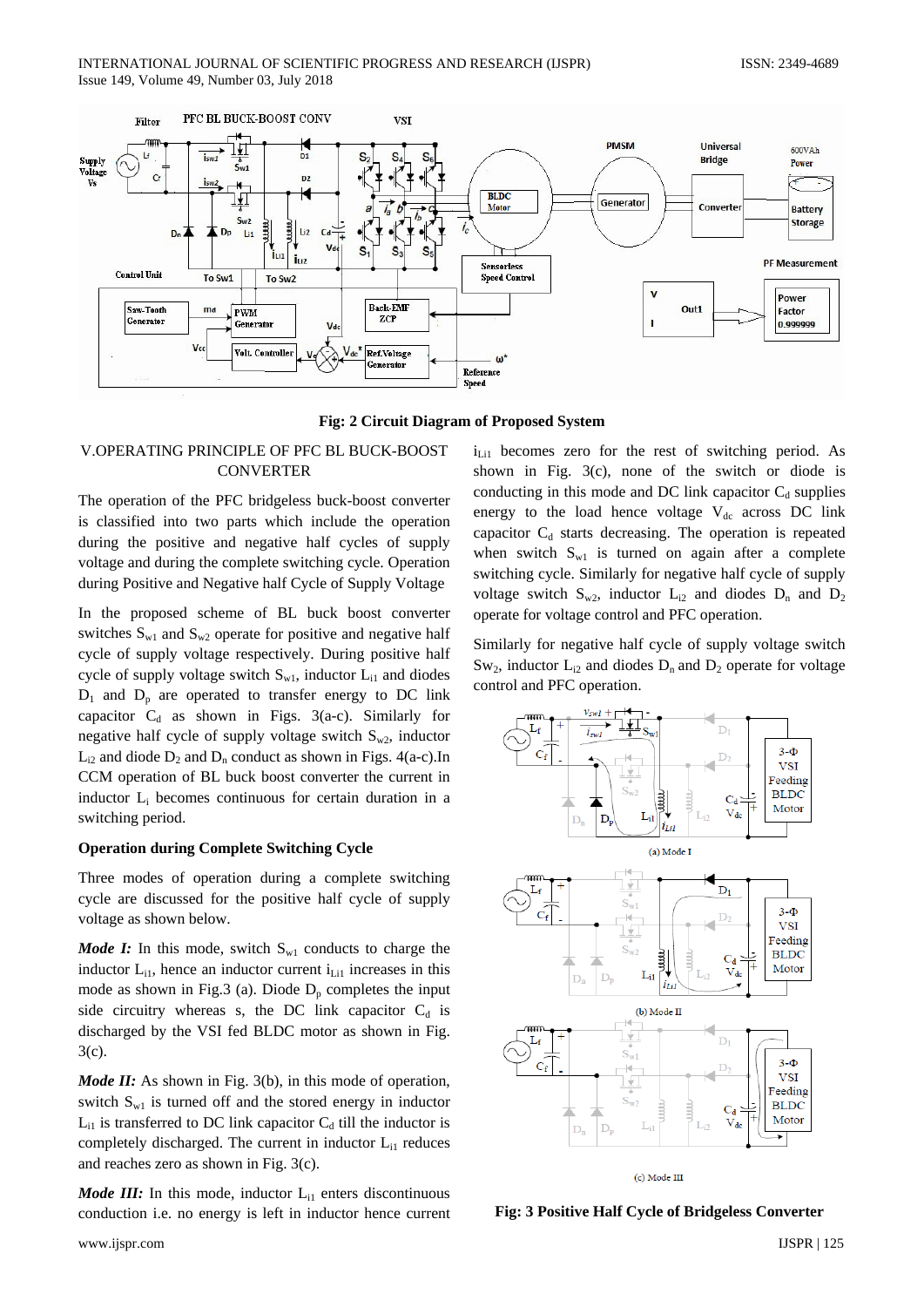

(c) Mode III

#### **Fig: 4 Negative Half Cycle of Bridgeless Converter**

#### VI. CONTROL OF PFC BL BUCK BOOST CONVERTER FED BLDC MOTOR DRIVE

The control of the PFC bridgeless buck-boost converter fed BLDC motor drive is classified into two parts as follows.

## **A. Control of Front-End PFC Converter: Voltage Follower Approach**

The control of the front-end PFC converter generates the PWM pulses for the PFC converter switches (Sw1 and Sw2) for DC link voltage control with PFC operation at AC mains. A single voltage control loop (voltage follower approach) is utilized for the PFC BL buck-boost converter operating in DICM. A reference DC link voltage  $(V_{dc}^*)$  is generated as,

$$
V_{dc} = V^* k_w^* \qquad \qquad \text{---}(X)
$$

Where  $k_v$  and  $\omega^*$  are the motor's voltage constant and the reference speed respectively. The voltage error signal (Ve) is generated by comparing the reference DC link voltage (Vdc\*) with the sensed DC link voltage (Vdc) as,

$$
V_e (k) = V_{dc} * (k) - V_{dc} (k) \qquad \qquad \text{---}(Y)
$$

Where k represents the 'k'th sampling instant.

This error voltage signal (Ve) is given to the voltage PI controller to generate a controlled output voltage (Vcc) as,

$$
V_{cc} (k) = V_{cc} (k-1) + k_p \{ V_e (k) - V_e (k-1) + k_i V_e (k) \ \text{---} (Z)
$$

Where  $K_p$ ,  $K_i$  are the proportional and integral gains of the voltage PI controller.

www.ijspr.com IJSPR | 126

Finally, the output of voltage controller is compared with a high frequency saw-tooth signal  $(m_d)$  to generate the PWM pulses as,

For Vs >0; [If md < Vcc then Sw1 = 'ON';] [If md >=Vcc then Sw1 = 'OFF'] For Vs < 0; [If md < Vcc then Sw2 = 'ON']

[If 
$$
m_d
$$
>= $V_{cc}$  then  $Sw_2$  = 'OFF']

Where  $Sw_1$ ,  $Sw_2$  represents the switching signals for the switches of PFC converter.

# VII. PFC BL BUCK-BOOST CONVERTER-CALCULATIONS

A PFC BL buck-boost converter is designed to operate in CCM such that the current in inductors  $L_{i1}$  and  $L_{i2}$  becomes discontinuous in a switching period. For a supply voltage with rms value of 210V, the average voltage appearing at the input side is given as,

$$
V_o = (2*1.414*V_s)/3.14
$$
 ----(3)  
= (2\*1.414\*210)/3.14  

$$
V_o = 189 \text{ Volts}
$$

The relation governing the voltage conversion ratio of a BL Buck-boost converter is given as,

$$
d=V_{dc}/(V_{dc}+V_{in}); \qquad \qquad \text{---} \qquad (4)
$$

 The proposed converter is designed for DC link voltage control from 50V ( $V_{\text{demin}}$ ) to 200V ( $V_{\text{demax}}$ ) with a nominal value ( $V_{\text{dcdes}}$ ) of 100V, hence the minimum and maximum duty ratio (dmin and dmax) corresponding to  $V_{\text{demin}}$  and  $V_{\text{demax}}$  are calculated as 0.2016 and 0.5025 respectively.

#### **ii. DC Link Capacitor (C<sub>d</sub>)**

The design of DC link capacitor is governed by the amount of second order harmonic (lowest) current flowing in the capacitor and is derived as follows. For the PFC operation, the supply current (is) is in phase with the supply voltage (vs). Hence the input power Pin is given as,

$$
P_{in} = 2*V_s * sin\omega t * I_s * sin\omega t
$$

$$
=V_s * I_s * (1-cos2\omega t) \qquad \qquad (5)
$$

Where the later term corresponds to the second order harmonic, which is reflected in the DC link capacitor as,

$$
I_c (t) = \{-V_s I_s \cos 2\omega t / V_{dc}\}\
$$
---(6)

 For a maximum value of voltage ripple at DC link capacitor, Sin (ωt) is taken as 1. Hence eqn. (7) is rewritten as.

$$
C_d = I_d / (2\omega.V_{dc})
$$
 --- (7)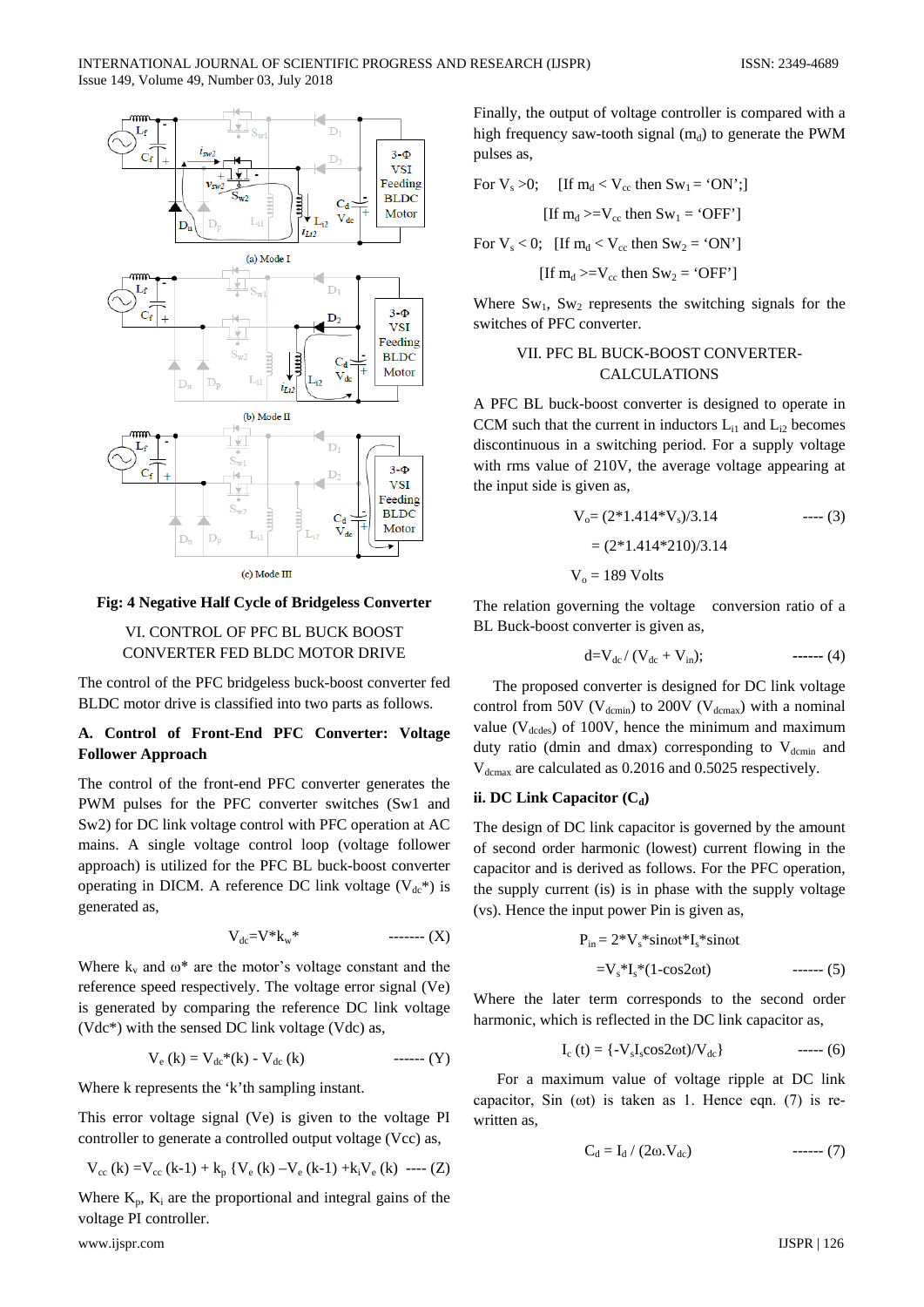INTERNATIONAL JOURNAL OF SCIENTIFIC PROGRESS AND RESEARCH (IJSPR) ISSN: 2349-4689 Issue 149, Volume 49, Number 03, July 2018

Now the value of DC link capacitor is calculated for the designed value Vdcdes with permitted ripple in the DC link voltage ( $\Delta$ Vdc) taken as 3% as,

$$
C_d = (I_d / 2\omega. \triangle V_{dc})
$$
  
= 350/(100\*8\*314) = 1393.1 uF \t---(8)

Hence the nearest possible value of DC link capacitor Cd is selected as 1000μF.

# ii. Input Filter  $(L_f$  and  $C_f$

A second order low pass LC filter is used at the input side to absorb the higher order harmonics such that it is not reflected in supply current. The maximum value of filter capacitance is given as

$$
C_{\text{max}} = (I_{\text{peak}} / \omega_L V_{\text{peak}})^* \tan(1)
$$

$$
= 172uF \qquad \qquad (9)
$$

Where I<sub>peak</sub>, V<sub>peak</sub>,  $\omega_L$  and  $\theta$  represent the peak value of supply current, peak value of supply voltage, line frequency in rad/sec and displacement angle between the supply voltage and supply current respectively. Hence a value of  $C_f$  is taken as 100uF.

Now the value of inductor Lf is calculated as,

$$
L_{f} = L_{req} + L_{s} \Rightarrow \frac{1}{4\pi^{2} f_{c}^{2} C_{f}} = L_{req} + 0.04 \left(\frac{1}{\omega_{L}}\right) \left(\frac{V_{s}^{2}}{P_{o}}\right)
$$

$$
L_{req} = \frac{1}{4\pi^{2} x 2000^{2} x 330x 10^{-9}} - 0.04 \frac{1}{314} \left(\frac{220^{2}}{350}\right) = 1.57 \text{mH}
$$



**Fig: 5 Matlab/Simulink Model of Proposed Model**

Now, the value of filter inductor is designed by considering the source impedance  $(L_s)$  of 4-5% of the base impedance. Hence the additional value of inductance required is given as,

Where fc is the cut off frequency of the designed filter which is selected as

$$
f_l < f_c < f_{sw}
$$

 $- (11)$ 

Hence a value of fc is taken as fsw/10. Finally, a low pass

filter with inductor and capacitor of 1mH and 100uF is selected for this particular application.

#### **iii.** Input Inductor's  $(L_{i1} \& L_{i2})$ :

The value of inductance Lic1 to operate in critical conduction mode is given as,

$$
L_{ic1} = [R (1-d)^{2}]/2f_{s}
$$
 (12)

Where R is the equivalent load resistance and d is the duty ratio and fs are the switching frequency.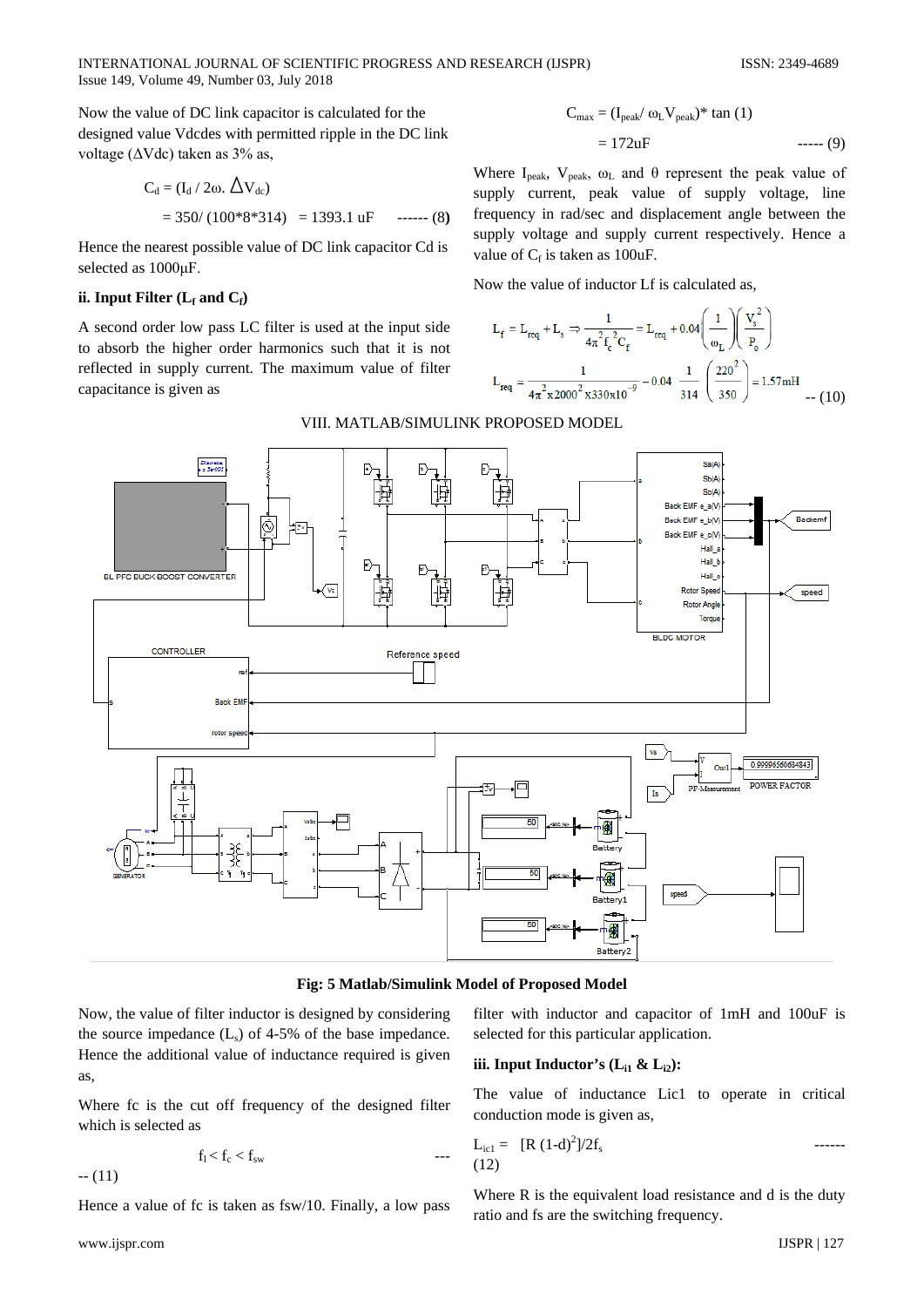Now the value of  $L_{ic1}$  is calculated at the worst duty ration  $d_{\min}$ 

such that the converter operates in CCM at very low duty ratio. At minimum duty ratio i.e., BLDC motor operates at 50V ( $V_{\text{demin}}$ ) the power Pmin is given as 90W (i.e., for constant torque, load power is Proportional to speed). Hence from equation (13), the value of inductance Licmin corresponding to Vdcmin is given as

$$
\begin{aligned} \text{Licmin} &= \left[ (\mathbf{V}_{\text{dcmin}}^2) / \mathbf{P}_{\text{min}} \right]^* \left[ (1 - \mathbf{d}_{\text{min}})^2 / 2 \mathbf{f}_s \right] \qquad \text{---} \tag{13} \\ &= 142.67 \text{uF.} \end{aligned}
$$

The values of inductances  $L_{i1}$  and  $L_{i2}$  are taken less than the 1/10th of the minimum critical value of inductance to ensure a deep CCM condition. The supply current at higher values of input side inductor is highly distorted due to inability of converter to operate in CCM at peak values of supply voltages. Hence the value of inductor  $L_{i1}$  and  $L_{i2}$  are selected around 1/10th of the critical inductance and are taken as 35μH. It reduces the size, cost and weight of the PFC converter.

# XI. SIMULATED PERFORMANCE ANALYSIS

The performance of proposed BLDC motor drive is simulated in MATLAB/Simulink environment using the Sim-Power-System toolbox. The performance evaluation of the proposed drive is categorized in terms of performance of BLDC motor, Bridgeless converter and the achieved power quality indices obtained at AC mains. The parameters associated with BLDC motor such as speed (N), back Emf are analyzed for proper functioning of BLDC motor.



Fig: 6 Back-EMF Trapezoidal Output Voltage versus time

Parameters such as supply voltage  $(V_s)$ , supply current  $(i_s)$ , DC link voltage ( $V_{dc}$ ), inductor's currents ( $i<sub>Li1</sub>$ ,  $i<sub>Li2</sub>$ ), switch

voltages ( $V_{sw1}$ ,  $V_{sw2}$ ) and switches currents (isw1, isw2) of PFC BL buck boost converter are evaluated to demonstrate its proper functioning. Moreover, power quality indices such as PF (Power Factor), DPF (Displacement Power Factor) and THD (Total Harmonics Distortion) of supply current are analyzed for determining power quality at AC mains.



Fig: 7 Three phase Ac output voltage from Generator



Fig: 8 Battery output voltages versus time curve



Fig: 9 Power Factor at Input mains



Fig: 10 BLDC motor Speed versus time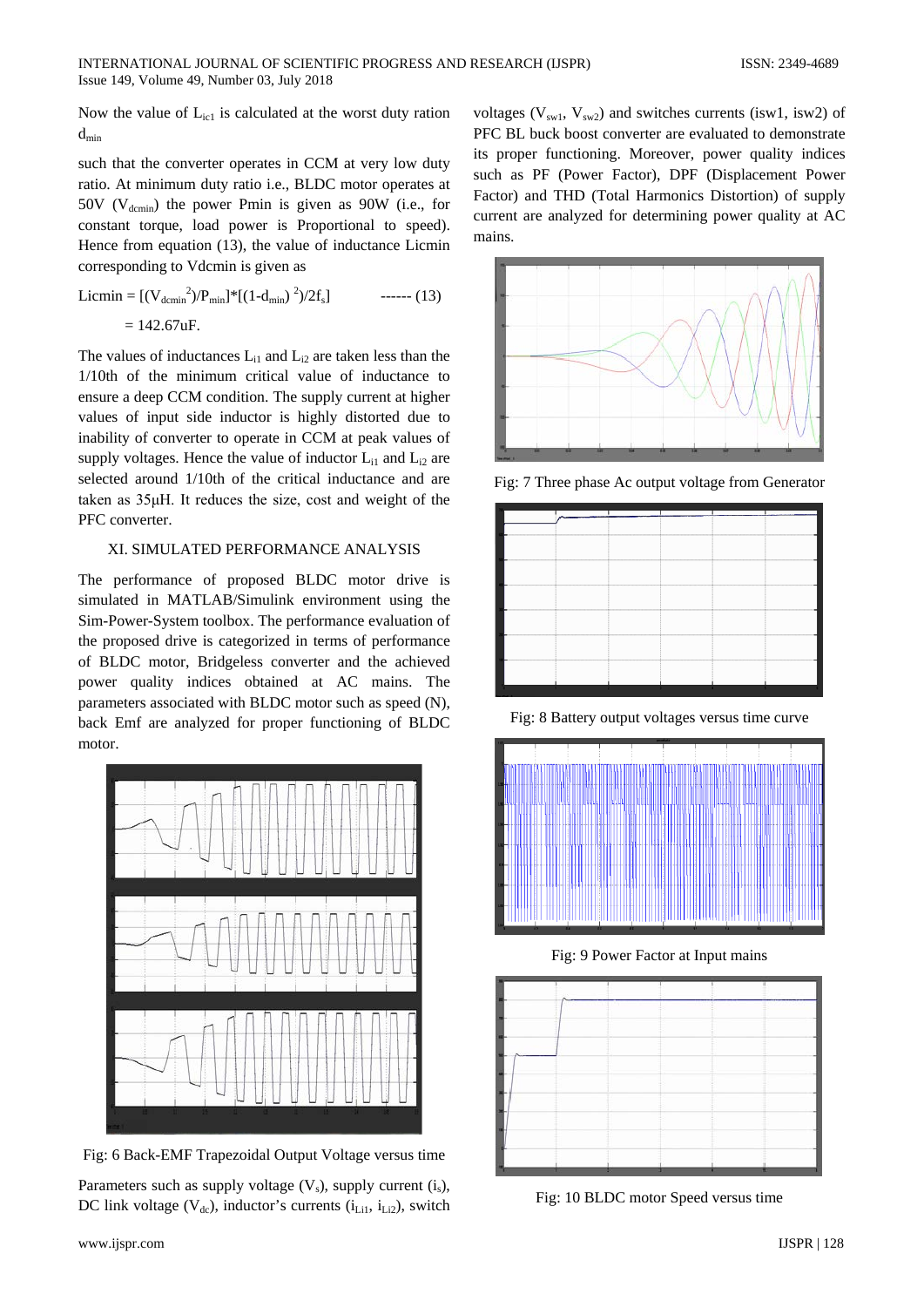## X. PMSM GENERATOR

Here, A Permanent Magnet Synchronous generator (PMSM) is connected with the BLDC motor Drive. The PMSM act as a generator when the BLDC motor speeds exceed the rated speed. When this achieved, then the generator set will produce electrical energy which is further converted and stored in battery storage. In this mechanism, the battery can store up to 600VAh. The battery has a configuration of 50% state of charge.

#### XI. CONCLUSION

Here, A Start line Power Factor Correction using Bridgeless Buck-Boost Converter fed BLDC motor drive with Sensor-less Speed Control is achieved. Also, it is possible to generate the electric power using generator when the BLDC drive exceeds the rated speed can be examined. A novel method of sensor-less speed control has been utilized by controlling the voltage at DC bus and operating the VSI at fundamental frequency for reducing the switching losses. The front end Bridgeless Converter has been operated in Continuous Current mode for achieving an integral power factor correction at AC mains. An acceptable performance has been achieved for power quality indices within the acceptable limits of IEC 61000- 3-2. Moreover, Energy Regeneration is achieved above the rated speed of BLDC which can be derived by connecting a PMSM. This generated voltage is further converted and stored in the battery storage. The graph shows the performance of the overall system which satisfies the required target. The proposed scheme has shown satisfactory performance and it is a recommended solution applicable to low & medium power BLDC motor drives.

#### REFERENCES

- [1] Changliang Xia, Member, IEEE, Zhiqiang Li, and Tingna Shi "A Control Strategy for Four-Switch Three-Phase Brushless DC Motor Using Single Current Sensor," ( IEEE Transaction on Industrial Electronics, Vo.,56, No 6, June 2009)
- [2] Chang Liang Xia, Permanent Magnet Brushless DC Motor Drives and Controls, Wiley Press, Beijing, 2012.
- [3] Vashist Bist, and Bhim Singh, "An Adjustable Speed PFC Bridgeless Buck-Boost Converter Fed BLDC Motor Drive "(IEEE Transaction on Industrial Electronics)
- [4] M.Basezynski, and S.Pirog, IEEE " A Novel Speed Measurement method for a high- speed BLDC motor based on the signals from the rotor position sensor" (IEEE Transaction on Industrial Electronics)
- [5] Tae-Hyung Kim*, Member, IEEE,* and Mehrdad Ehsani*, Fellow, IEEE* "Sensor less Control of the BLDC Motors From Near-Zero to High Speeds" IEEE Transactions on Power Electronics, Vol. 19, No. 6, November 2004.
- [6] C. Sheeba Joice, S. R. Paranjothi, and V. Jawahar Senthil Kumar "Digital Control Strategy for Four Quadrant

Operation of Three Phase BLDC Motor With Load Variations" IEEE transactions on industrial informatics, Vol. 9, No. 2, May 2013.

- [7] J. Moreno, M. E. Ortuzar and J.W. Dixon, "Energymanagement system for a hybrid electric vehicle, using ultra capacitors and neural networks," *IEEE Trans. Ind. Electron.*, vol.53, no.2, pp. 614- 623, April 2006.
- [8] Y. Chen, C. Chiu, Y. Jhang, Z. Tang and R. Liang, "A Driver for the Single-Phase Brushless DC Fan Motor with Hybrid Winding Structure," *IEEE Trans. Ind. Electron.,*  vol.60, no.10, pp.4369-4375, Oct. 2013.
- [9] Limits for Harmonic Current Emissions (Equipment input current ≤16 A per phase), International Standard IEC 61000-3-2, 2000.
- [10] S. Singh and B. Singh, "A Voltage-Controlled PFC Cuk Converter Based PMBLDCM Drive for Air-Conditioners*", IEEE Trans. Ind. Appl*., vol. 48, no. 2, pp. 832-838, March-April 2012.
- [11] B. Singh, B. N. Singh, A. Chandra, K. Al-Haddad, A. Pandey and D.P. Kothari, "A review of single-phase improved power quality AC-DC converters," *IEEE Trans. Ind. Electron.*, vol. 50, no. 5, pp. 962– 981, Oct. 2003.
- [12] B. Singh, S. Singh, A. Chandra and K. Al-Haddad, "Comprehensive Study of Single-Phase AC-DC Power Factor Corrected Converters With.
- [13] S. Singh and B. Singh, "Power Quality Improved PMBLDC Drive for Adjustable Speed Application with Reduced Sensor Buck-Boost PFC Converter," *4th Int. Conf. Emerging Trends in Engineering and Technology (ICETET)*, pp.180-184, 18-20 Nov. 2011.
- [14] T. Gopalarathnam and H. A. Toliyat, "A new topology for unipolar brushless DC motor drive with high power factor," *IEEE Trans. Power Electron.*, vol.18, no.6, pp. 1397- 1404, Nov. 2003.
- [15] "Bridgeless High-Power-Factor Buck Converter," *IEEE Trans. Power Electron.*, vol.26, no.2, pp.602-611, Feb. 2011.
- [16] L. Huber, Y. Jang and M.M Jovanovic, "Performance Evaluation of Bridgeless PFC Boost Rectifiers," *IEEE Trans.Power Electrics.,* vol.23, no.3, pp.1381-1390, May 2008.
- [17] Bhim Singh, Fellow, IEEE, Sanjeev Singh, Member, IEEE, Ambrish Chandra, Senior Member, IEEE, and Kamal Al-Haddad, Fellow, IEEE "Comprehensive Study of Single-Phase AC-DC Power Factor Corrected Converters With High-Frequency Isolation" IEEE transactions on industrial informatics, vol. 7, no. 4, November 2011.
- [18] Wang Wei, Liu Hongpeng, Jiang Shigong and Xu Dianguo, "A novel bridgeless buck-boost PFC converter," *IEEE Power Electron. Spec. Conf., (PESC) 2008.* pp. 1304-1308, 15-19 June 2008.
- [19] A. A. Fardoun, E. H. Ismail, A. J. Sabzali, M. A. Al-Saffar, "New Efficient Bridgeless Cuk Rectifiers for PFC Applications," *IEEE Trans. Power Electron.,* vol.27, no.7,